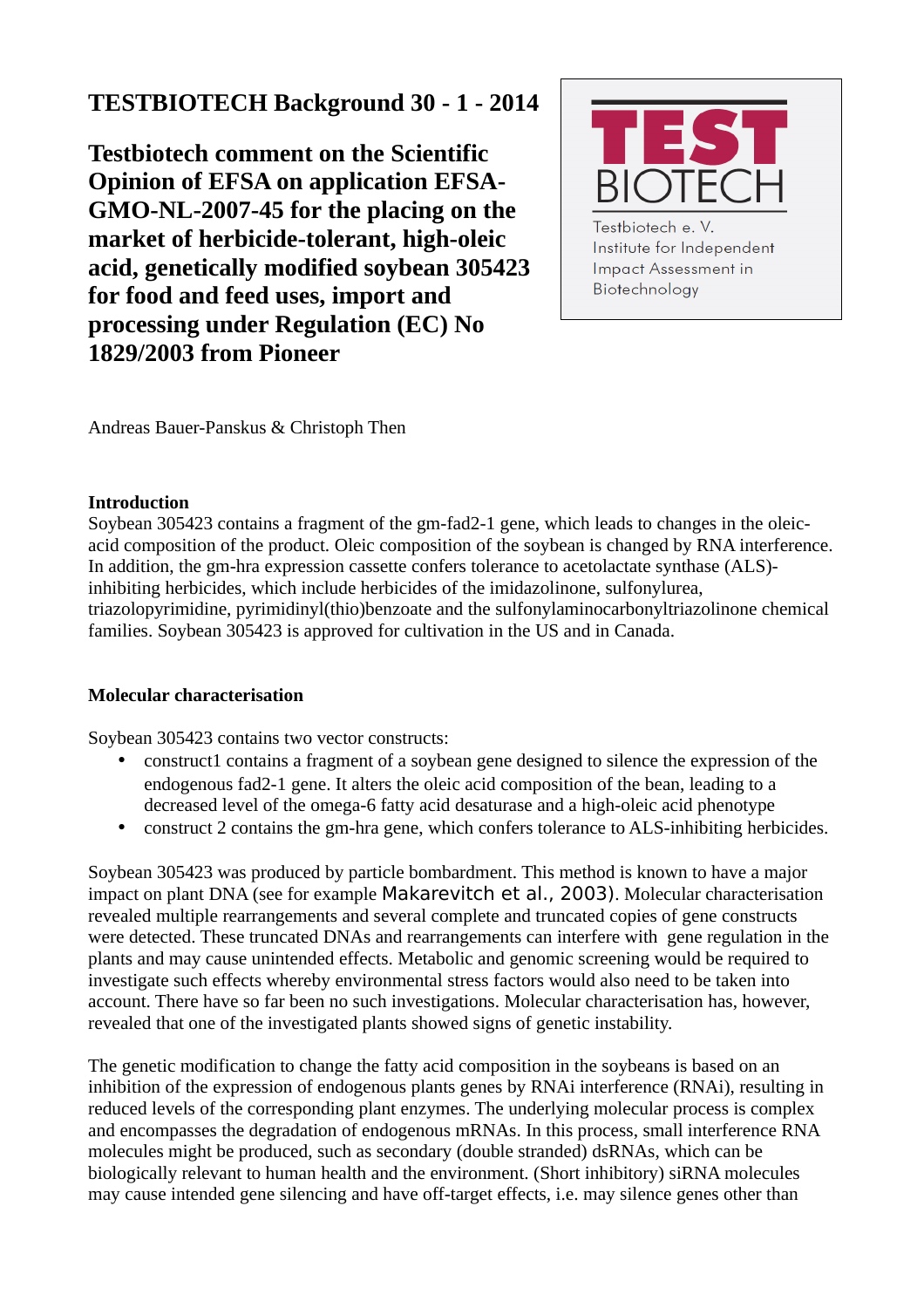those intended (Senthil-Kumar et al., 2011). These effects can be passed from the plant to humans or animals at the consumption stage. Potential biological effects will depend on similarities between the cell regulation in mammals and plants. Zhang et al. (2011) show such biological effects based on these similarities. Thus, for the risk assessment of plants that produce new dsRNA it is necessary to conduct bioinformatics studies to identify any likely unintended targets of the intended siRNAs in humans or animals.

For example, Heinemann et al. (2013) recommend the following process for a proper assessment of genetically engineered plants involving RNA interference:

*"(1) bioinformatics to identify any likely, unintended targets of the dsRNA in humans and other key organisms; (2) experimental procedures that would identify all new intended and unintended dsRNA molecules in the GM product; (3) testing animal and human cells in tissue culture for a response to intended and unintended dsRNAs from the product; (4) long-term testing on animals; and possibly (5) clinical trials on human volunteers."*

But no such studies were conducted.

## **Comparative analysis**

The results of just one field trial (conducted in the US in 2011) were the basis for the comparative assessment. Given the complex nature of the genetic modification in soybean 305423, this is inadequate. Field trials should have been conducted in different climatic regions to investigate any possible genome x environment interactions. Further, there should have been systematic testing of the various groups of herbicides applied to the plants.

As experts from European Member States stated, field trials with soybean 305423 which were part of the original Pioneer dossier and which were not assessed by EFSA due to severe flaws in study design (a null segregant was used as control instead of the isogenic variety), had shown great differences in composition of soybean 305423 in different climatic regions.

The US field trial also showed significant differences in several compounds between soybean 305423, its isogenic counterpart and several other soybean varieties. There was no equivalence in 16 of 51 parameters in soybean 305423 not sprayed with ALS-inhibiting herbicides. Further, there was no equivalence in 16 of the 53 parameters in seeds from plants treated with ALS inhibitors.

Several significant differences can be attributed to the intended modifications in the fatty acid profile. However, apart from that, there were also changes in the levels of odd chain fatty acids. According to EFSA and Pioneer, the ALS enzyme may cause this unintended effect.

There were also significant differences (non-equivalence) in parameters such as calcium, zinc and glycitin and related total glycitein equivalents as well as in the trypsin inhibitor. According to EFSA, the variation for glycitin in soybean even exceeded "the lower and upper *limits established by the non-GM reference varieties growing in the same field trial".* Further, there are some significant differences in the trypsin inhibitor, which might be caused by gene silencing. In addition, there were some significant differences in agronomic parameters. Industry scientists in a recent study also confirmed some significant differences in yield. According to Spear et al. (2013), there was a significant yield drag in soybean 305423 when the construct was crossed in different genetic backgrounds:

*"The results indicated that the negative impact of the transgene on seed yield was consistent across multiple genetic backgrounds, ..."*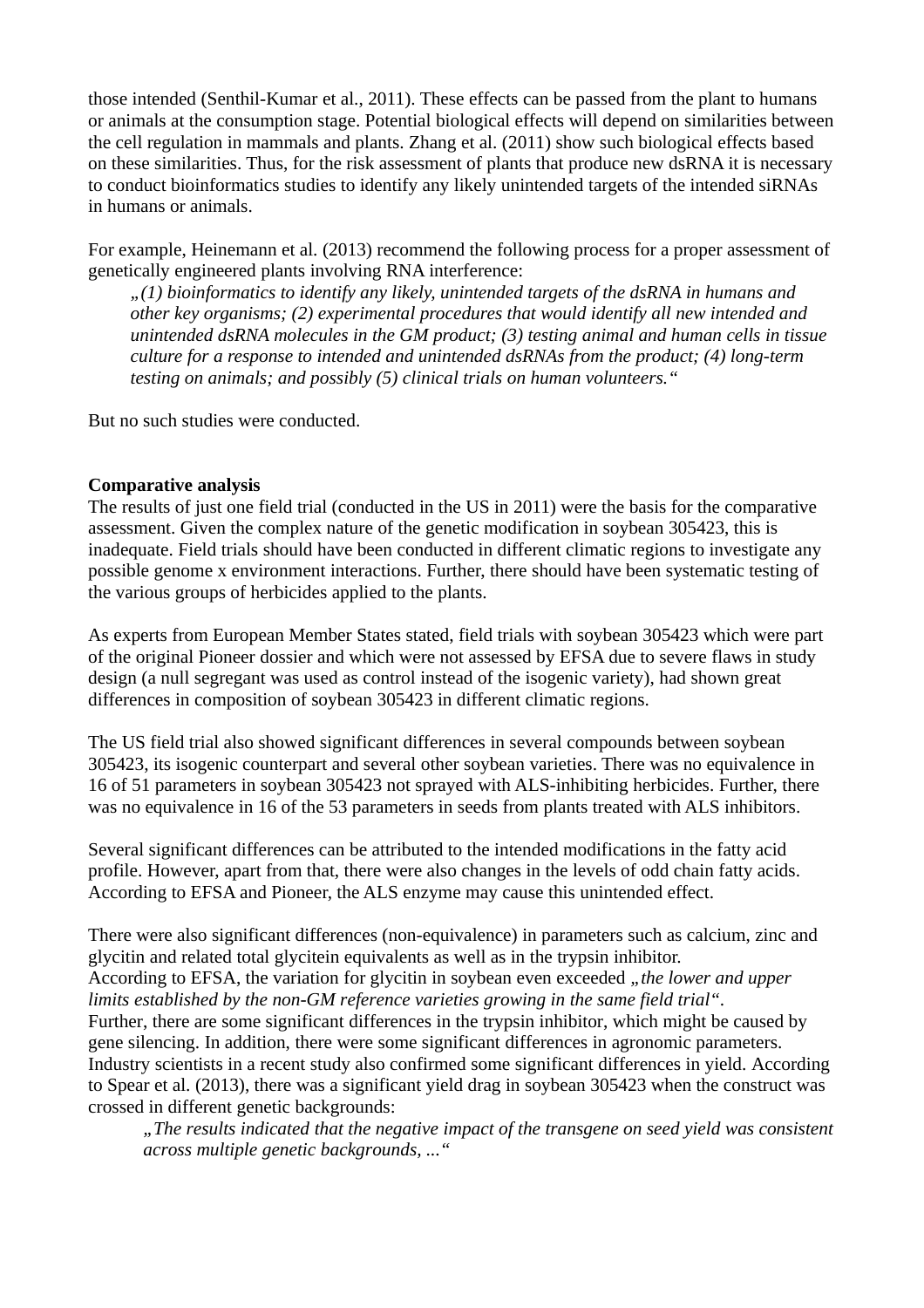However, EFSA saw no reason to ask for more data that might shed light onto the underlying mechanisms of the agronomic performance of soybean 305423.

Overall, soybean 305423 cannot be regarded as substantially equivalent. EFSA should have requested much more information on unintended genetic effects and possible metabolic changes. For example, a transcriptome and proteome analysis should have been performed to investigate unintended effects.

# **Toxicology**

The applicant performed several nutritional studies with pigs, laying hens and broilers as well as a sub-chronic 90-day study with rats. Most of these studies are flawed and should have been excluded from the assessment:

- In the sub-chronic study with rats (Delaney et al., 2008) a negative segregant from soybean 305423 was used as control instead of the conventional counterpart; soybean 305423 in the feed was not treated with ALS-inhibitors;
- In the chicken study (McNaughton et al., 2008) the feeds were contaminated with another GM glyphosate-resistant soybean (a fact not mentioned by EFSA); soybean 305423 was not treated with ALS-inhibitors.

In general, nutritional studies on farm animals are of little value for the risk assessment. They are not sufficient to investigate the more subtle effects on human health that might be caused by the intended or unintended changes in the composition of the soybeans. In conclusion, there is practically no reliable data on possible toxicity and the effects on health from soybean 3054233.

Further, there is no information on residues from ALS-inhibiting pesticides or the metabolism of the various complementary pesticides and mixtures that can be applied to soybean 305423. According to Kleter et al. (2011), no herbicide metabolites could be detected in ALS-inhibitor-resistant soybeans. Kleter (2011) also states that there is only very limited knowledge on this subject (i.e. no studies on residues as established by the JMPR).

# **Allergenicity**

EFSA (2010) speaks about the need for detailed investigations into allergenic risks for infants and individuals with impaired digestive functions. "The specific risk of potential allergenicity of GM products in infants as well as individuals with impaired digestive functions (e.g. elderly people, or individuals on antacid medications) should be considered, taking into account the different digestive physiology and sensitivity towards allergens in this subpopulation." However, these specific risks were left aside during EFSA risk assessment.

Further, the soybeans were tested with sera from small groups of individuals known to react to allergens from soybeans. Several differences were observed but not deemed relevant. Instead, EFSA should have requested more detailed investigations. As the minutes of a meeting of the working group (WG) "Self Task on Allergenicity" of 24 September 2007 shows, EFSA has serious doubts about the reliability of the investigations with such a small number of patients conducted in this case. "More sera from patients are needed but they also need to be well characterised. Statistical calculations have been done showing that 60-70 well characterised sera are needed based on variability. Since this might not be feasible, the WG has to consider the reliability of studies with a lower number of sera." Therefore,, the assessment conducted by EFSA is inadequate.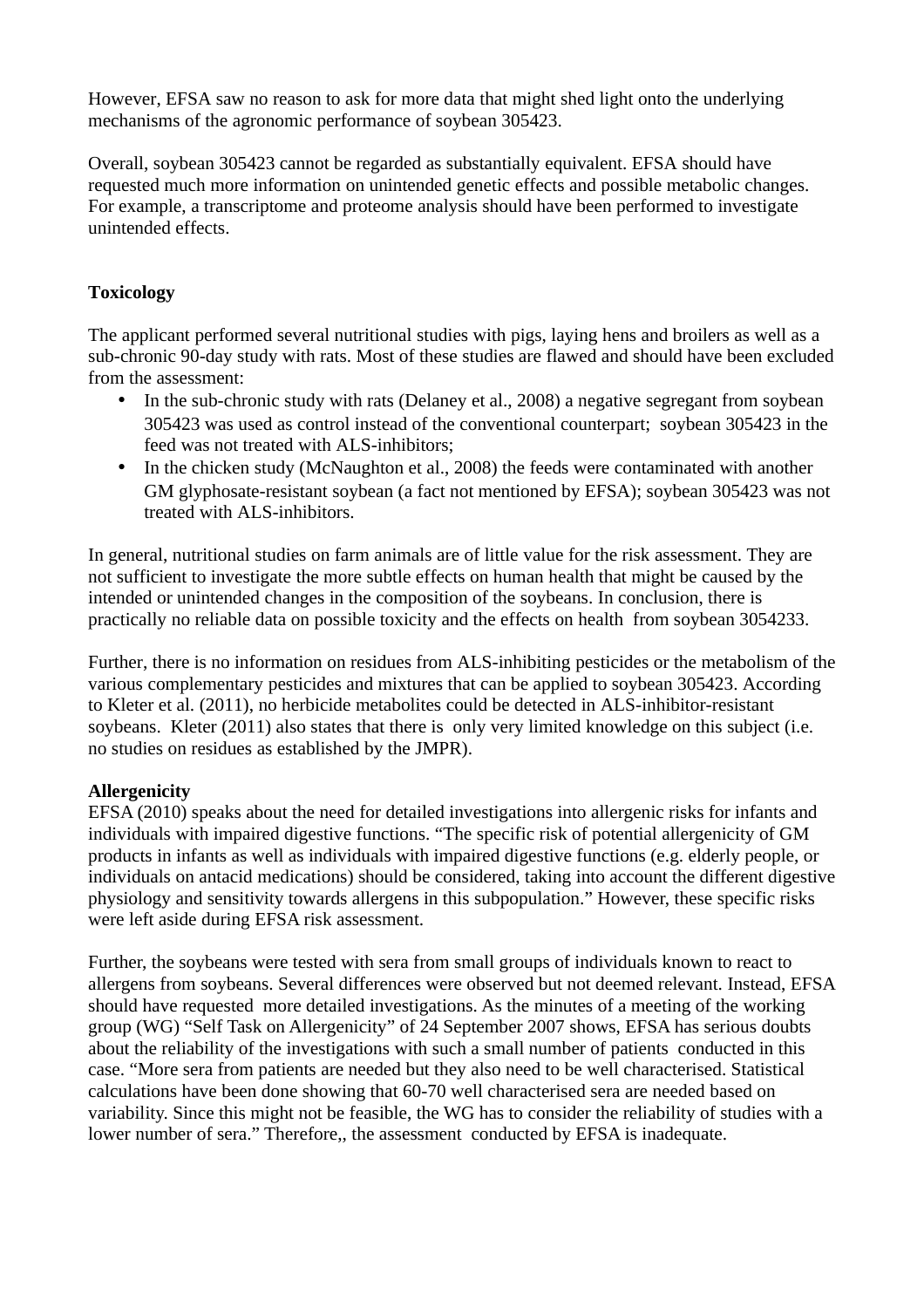#### **Nutritional Assessment**

There are no data on the equivalence and quality of the products that are processed such as soybean sprouts, milk and baby food, or for products undergoing fermentation and heat treatment. Without such data, no conclusion can be drawn upon equivalence and food safety.

It is astonishing that there are no data on the effects of processing on compounds of soybean 305423. This is an obvious gap in risk assessment, which was also noted by the EU Commission in a different case (soybean MON87705). In the case of soybean MON87705, the Commission at least requested EFSA to conduct a separate assessment of the oil in this soybean event used for commercial frying [\(http://www.efsa.europa.eu/en/efsajournal/pub/3507.htm\)](http://www.efsa.europa.eu/en/efsajournal/pub/3507.htm). It is hard to understand why EFSA once more omitted the assessment of the possible effects of processing.

## **Others**

The assessment suffers from the fact that there is no independent data on soybean 305423. Even the studies that were published in peer-reviewed journals (such as the feeding studies) have Pioneer scientists among their authors. Therefore, industry influence on data cannot be excluded. Furthermore, much more data would be needed to assess true impact of these soybeans on human health. Conclusions cannot be made without detailed studies with human volunteers from various subgroups of consumers and all relevant processed food ingredients. This means that many more investigations are needed before these products could be marketed.

As a recent legal dossier compiled by Professor Ludwig Kraemer shows, the decision not to monitor effects on health at the stage when genetically engineered food is consumed, violates the requirements of EU regulations. Directive 2001/18 and Regulation 1829/2003 both require that potential adverse effects on human health from genetically modified plants are monitored during the use and consumption stage, including in those cases where such effects are unlikely to occur. Monitoring also has to include residues from spraying with the complementary herbicide. Thus, the EFSA opinion that monitoring of effects on health is unnecessary is wrong and contradicts current EU regulations.

# **References**

Delaney, B., Appenzeller, L.M., Munley, S.M., Hoban, D., Sykes, G.P., Malley, L.A., & Sanders, C. (2008) Subchronic feeding study of high oleic acid soybeans (event DP-3Ø5423-1) in Sprague– Dawley rats. Food and Chemical Toxicology, 46(12): 3808-3817. <http://www.sciencedirect.com/science/article/pii/S027869150800567X>

EFSA (2010) EFSA Panel on Genetically Modified Organisms (GMO); Scientific Opinion on the assessment of allergenicity of GM plants and microorganisms and derived food and feed. EFSA Journal 2010; 8(7):1700. [168 pp.] doi:10.2903/j.efsa.2010.1700. Available online: www.efsa.europa.eu

EFSA (2007), Minutes of the meeting of the EFSA working group (WG) "Self Task on Allergenicity" of 24 September 2007

Heinemann, J. A., Agapito-Tenfen, S. Z., & Carman, J. A. (2013). A comparative evaluation of the regulation of GM crops or products containing dsRNA and suggested improvements to risk assessments. *Environment international*, *55*, 43-55. <http://www.sciencedirect.com/science/article/pii/S0160412013000494>